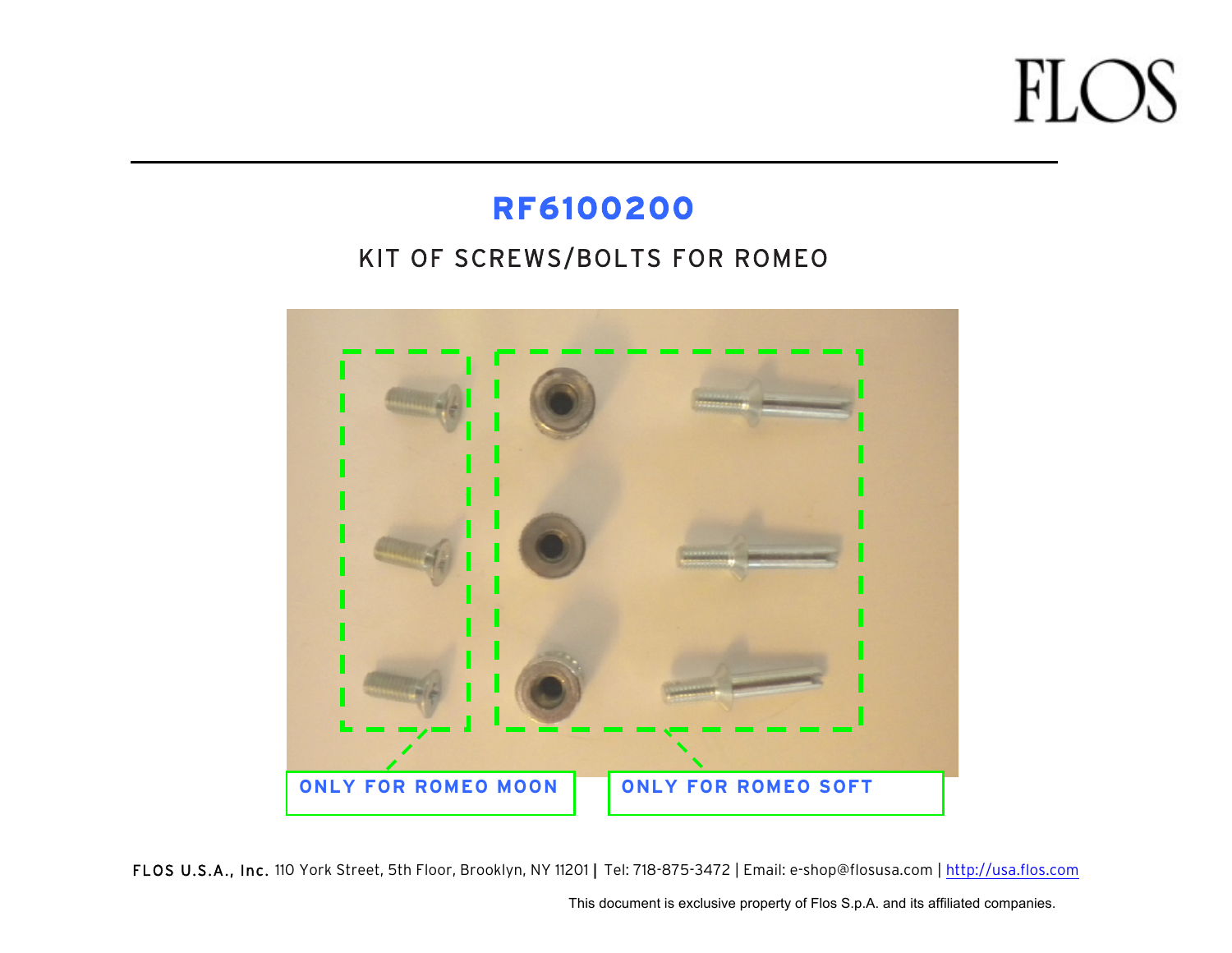

#### **ROMEO MOON VERSION VERSIONE ROMEO MOON**

WARNING! When installing and whenever acting on the appliance, ensure that the power supply has been switched off. For the installation of the spare-part, it is necessary to consult a qualified electrician.

Rest the support ring (D) on the support brackets (E) and lock it by fastening it with the screws (F).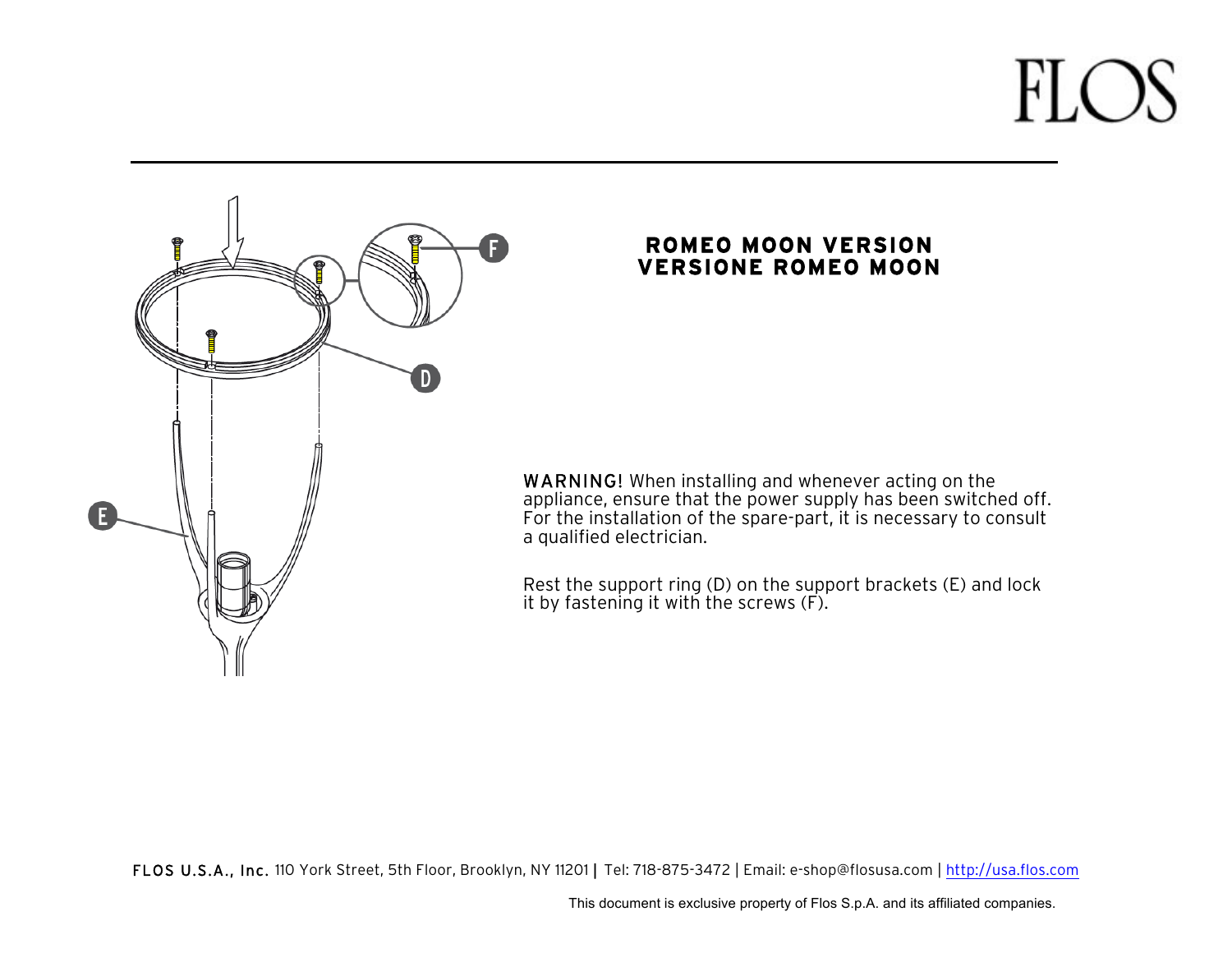

Insert the lamp-bulb (I).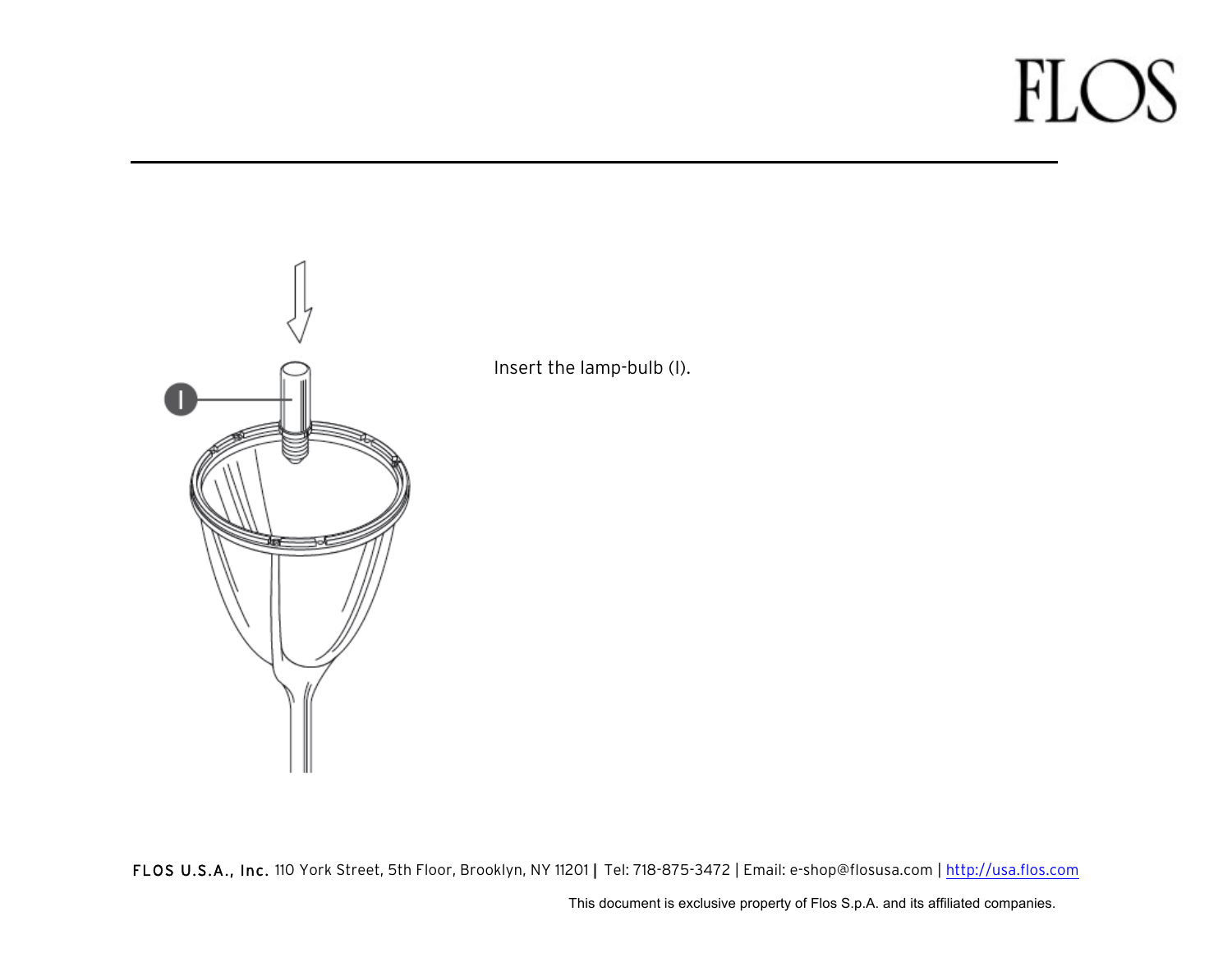

Place the glass shade (P) on the support ring (D). Rest the covering ring (M) on the internal glass diffuser (L).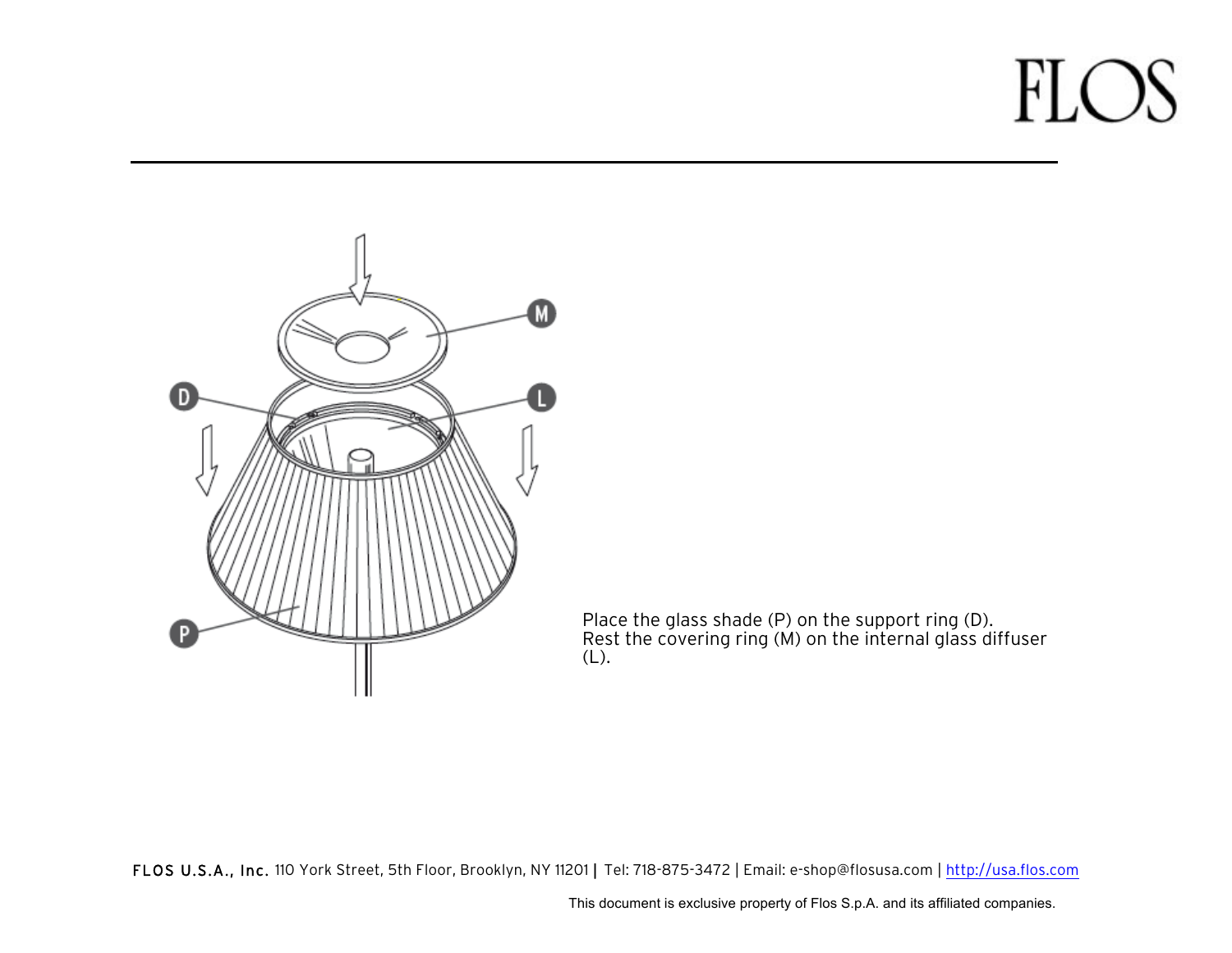#### **ROMEO SOFT VERSION VERSIONE ROMEO SOFT**



WARNING! When installing and whenever acting on the appliance, ensure that the power supply has been switched off.

For the installation of the spare-part, it is necessary to consult a qualified electrician.

Rest the support ring (D) on the support brackets (E) and lock it by fastening it with the screw/pivots (F).